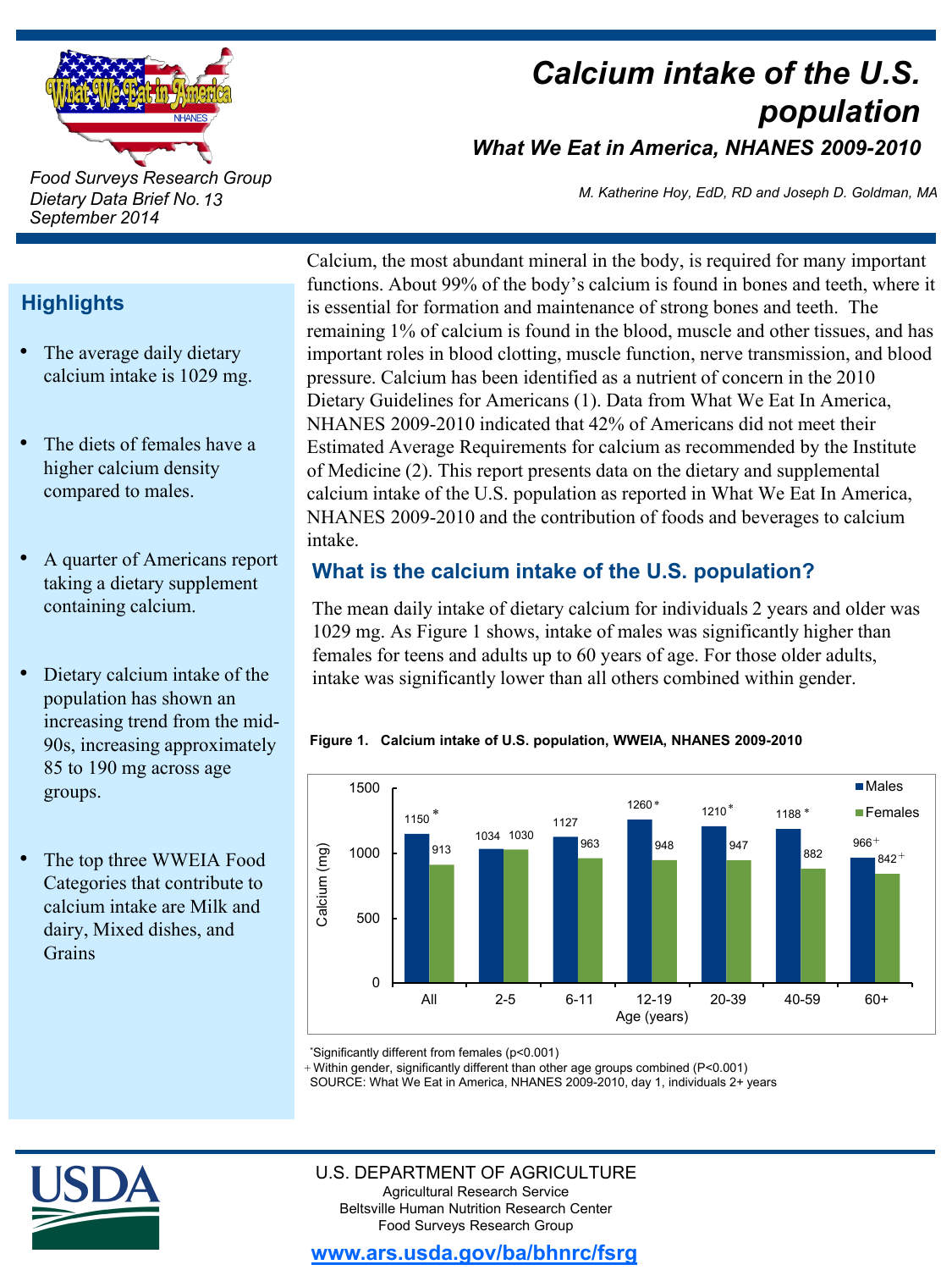### **Calcium intake is influenced by energy intake.**

The higher calcium intake of males is related to their higher energy intakes. When calcium intake is adjusted by energy intake, the diets of females have a higher calcium density (mg calcium/1000 kcal) than males, as shown in Figure 2. When all females are considered together, this difference is significant, although differences between males and females by age group were only significant for those 20-39 years. Difference in calcium density may be related to food choice.



#### **Figure 2. Calcium density (mg/1000 kcal) of U.S. population, WWEIA, NHANES 2009-2010**

\*Significantly different from males (p<0.001)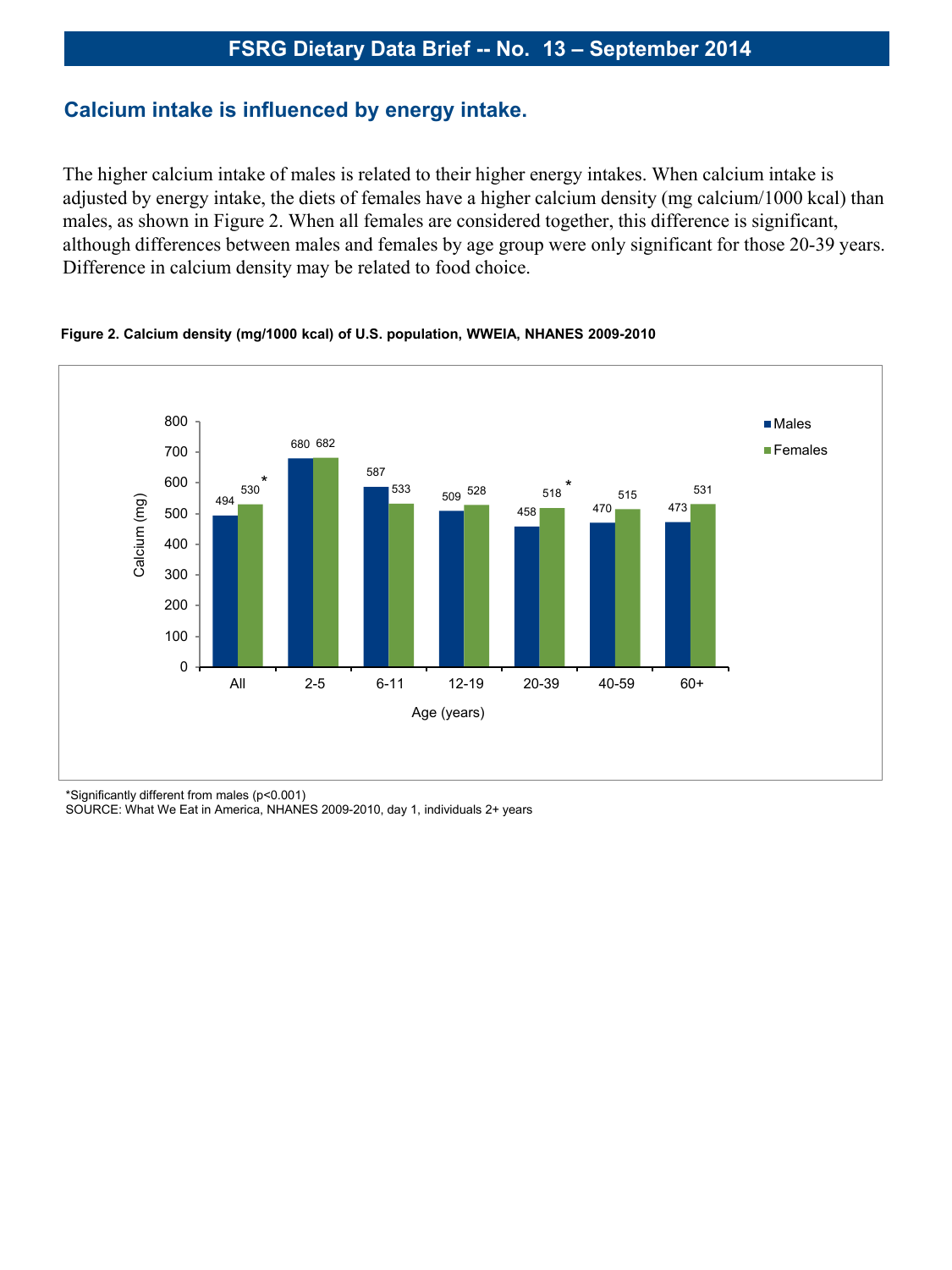### **Does calcium intake differ by race/ethnicity and income status?**

Yes. There are some differences in calcium intakes by race/ethnicity and income status. As Figure 3 shows, mean intake of Non-Hispanic blacks was lower than Non-Hispanic whites and Hispanics. Figure 3 also shows that when considered by income status, those from lower income households had lower intakes compared with those from the highest income households. Differences in calcium density by race/ethnicity and income status are similar to those for intake.



#### **Figure 3. Calcium intake of U.S. population, by race/ethnicity and income, WWEIA, NHANES 2009-2010**

a,b Within race/ethnicity and income, significantly different (p<0.001)

‡Income level based on % poverty threshold – Low: 0-130%; Middle: 131-300%; High: >300% SOURCE: What We Eat in America, NHANES 2009-2010, day 1, individuals 2+ years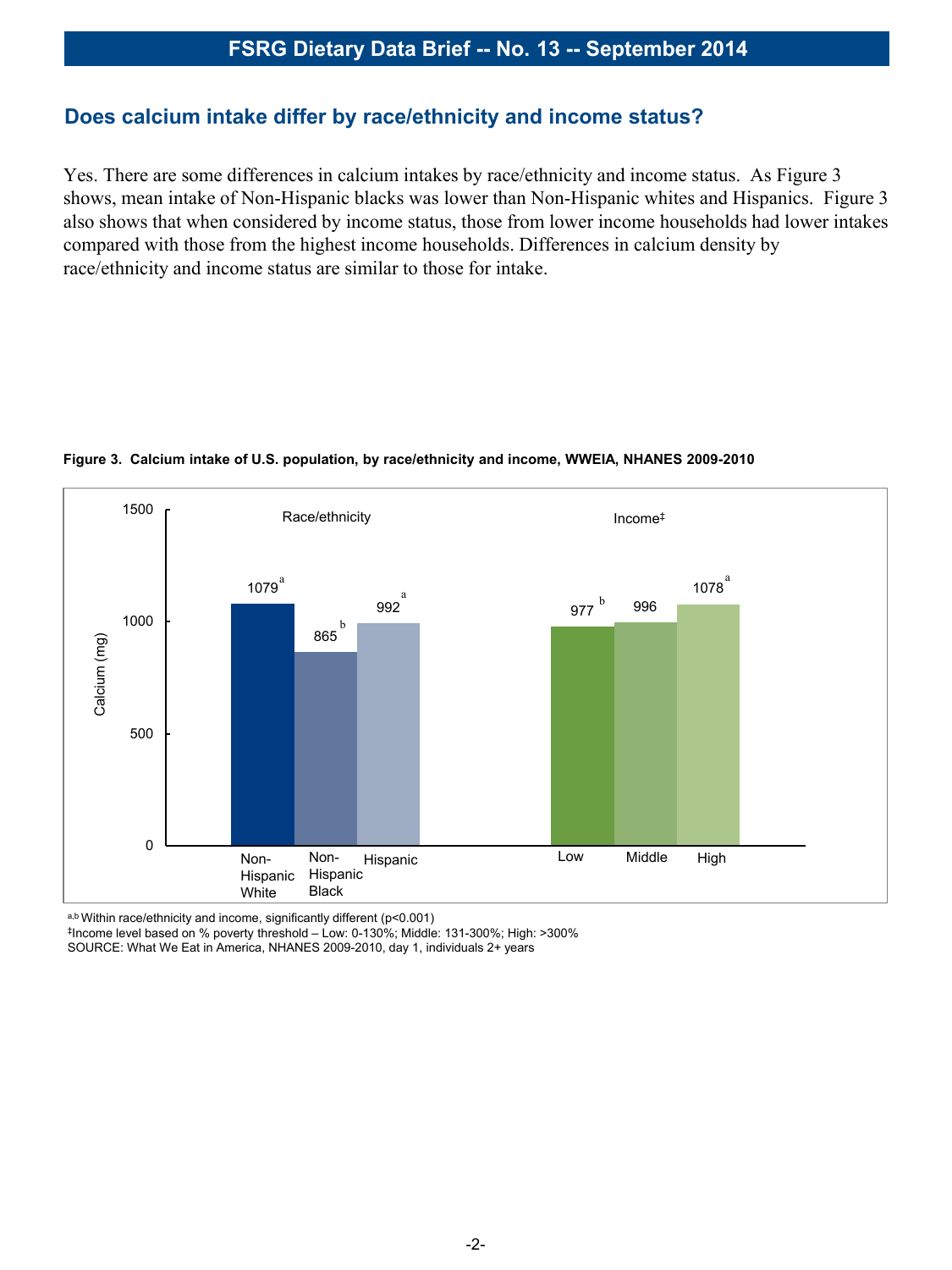### **Has calcium intake changed over time?**

Yes. As Figure 4 illustrates, trends in calcium density, excluding calcium that may be obtained from drinking water, show significant increases since the mid to late 1990s. Across age categories, the increases ranged from around 70 to 130 mg per 1000 kcal. These increases in calcium density resulted in similar trends for total calcium intake, which increased around 85 to 190 mg across age categories (data not shown).



#### **Figure 4. Trends in calcium density between 1994-1998 and 2009-2010**

\* Significant linear trend for increasing calcium density between 1994-1998 and 2009-2010 P<0.001 SOURCE: What We Eat in America, NHANES 2009-2010, day 1, individuals 2+ years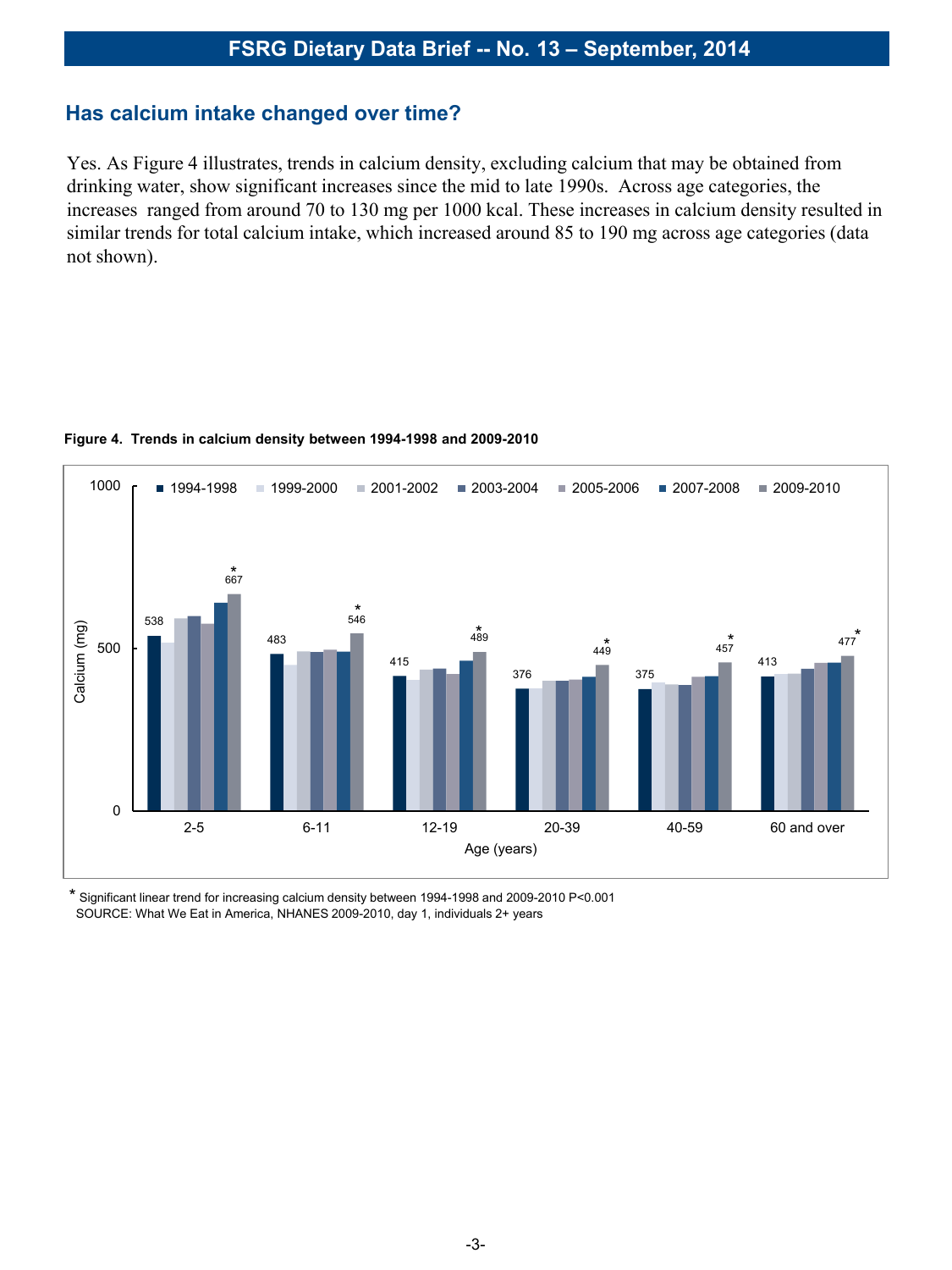### **What is the contribution of supplements to calcium intake?**

Approximately one-quarter (26%) of individuals 2 years and older (excluding pregnant and/or lactating women, and breast-fed children) reported taking a multi- or single ingredient supplement containing calcium on a given day (3). Compared to males, a higher percentage of females over 20 years and older reported supplement intake (26% versus 37%) (3). The average intake of calcium from multi- or single ingredient supplements was 521 mg (3). As Figure 5 illustrates, females taking supplements containing calcium consume higher amounts of supplemental calcium compared to their male counterparts, and males and females 60 years and older who take supplements containing calcium consume more supplemental calcium than younger individuals



**Figure 5. Contribution of diet and supplements to total calcium intake of those who report taking a supplement on a given day, WWEIA, NHANES 2009-2010**

SOURCE: What We Eat in America, NHANES 2009-2010, day 1, individuals 2+ years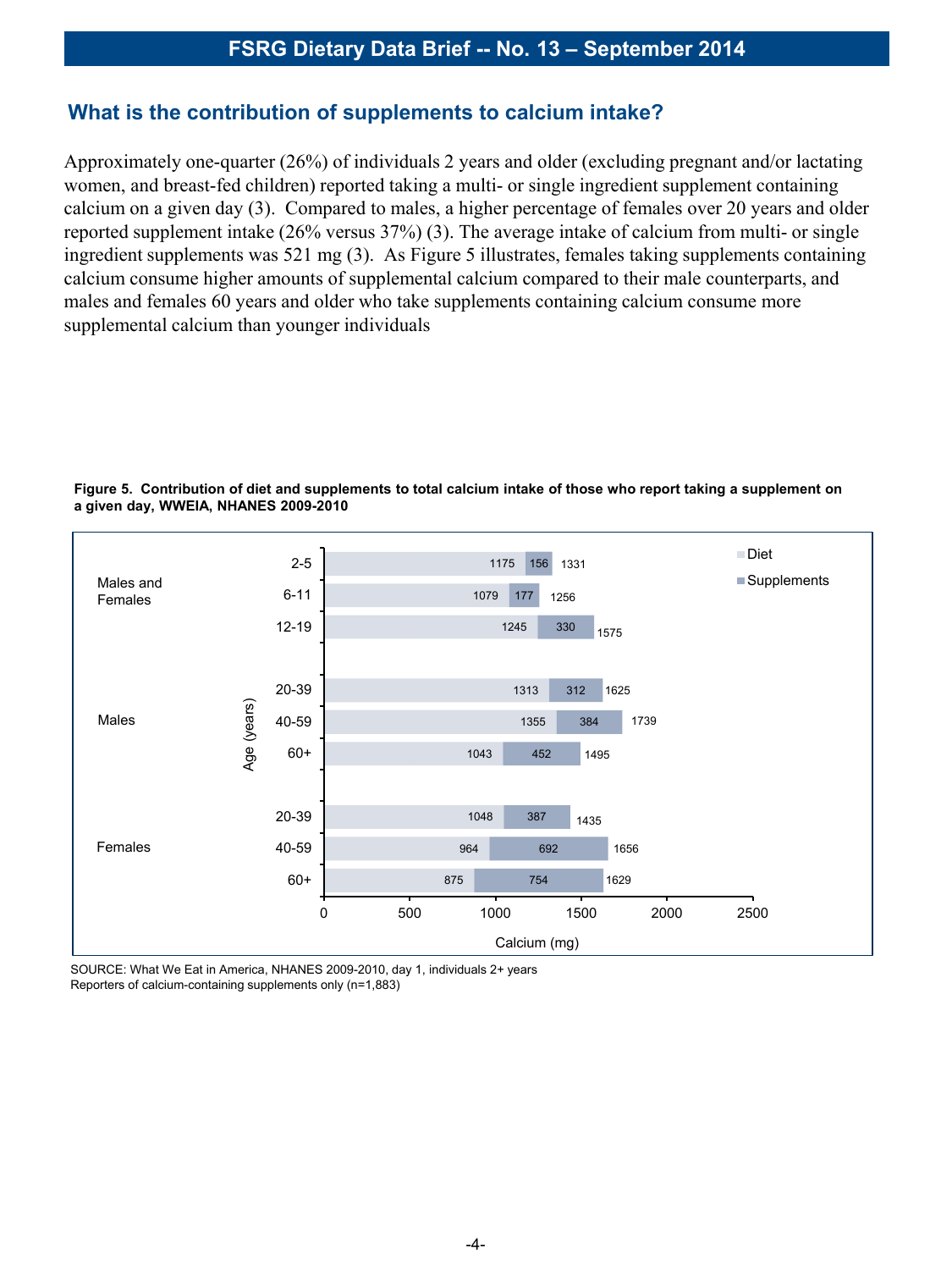### **What foods contribute to calcium intake of the population?**

Table 1 shows the contribution of WWEIA food categories to calcium intake of the population. Milk and dairy products contributed over one-third (37%) to total calcium intake, of which about half (19%) was from plain milk. This included milk consumed as a beverage, added to cereal, or added to another beverage. About one-third of the contribution from milk and dairy was from cheese. Mixed dishes accounted for 17% of calcium intake, which included cheese in pizza, sandwiches (primarily from fast food) and mixed ingredient items such as tacos, burritos, pasta dishes, and macaroni and cheese. Grains, primarily grain products, provided 12% of calcium, over half of which was from breads, rolls and tortillas  $(7\%)$ .

#### **Table 1. Contribution of What We Eat In America Food Categories to calcium intake of U.S. population, WWEIA, NHANES, 2009-2010.**

| <b>Food Category+</b>                                                                                                                | <b>Individuals</b><br><b>Reporting</b><br>$(%)^*$ | <b>Contribution</b><br>to calcium<br>intake (%) |
|--------------------------------------------------------------------------------------------------------------------------------------|---------------------------------------------------|-------------------------------------------------|
| Milk and dairy                                                                                                                       | 73                                                | 37                                              |
| Milk: whole, reduced, low and non-fat milk<br>Flavored milk: chocolate and other flavored milk                                       | 48<br>7                                           | 19<br>3                                         |
| Cheese: cheese and cottage/ricotta cheese<br>Yogurt: plain and flavored yogurt                                                       | 39<br>8                                           | 13<br>2                                         |
| <b>Mixed dishes</b>                                                                                                                  | 68                                                | 17                                              |
| Grain-based: pasta dishes, macaroni and cheese, burritos, tacos, tamales, fried rice<br>Pizza: fast food/restaurant and frozen pizza | 33<br>14                                          | 6<br>5                                          |
| Grains                                                                                                                               | 85                                                | 12                                              |
| Breads, rolls, tortillas: yeast breads/rolls, flour and corn tortillas, bagels, English muffins                                      | 66                                                | $\overline{7}$                                  |
| Non-alcoholic beverages, excluding plain and flavored milk                                                                           | 90                                                | 8                                               |
| 100% juice: citrus juice, other fruit and vegetable juices                                                                           | 25                                                | 4                                               |
| Snacks and sweets: ice cream, frozen dairy products, candy containing chocolate,<br>cakes and pies, tortilla/corn chips              | 80                                                | $\overline{7}$                                  |
| Protein foods: meats, poultry, seafood, cured meats, plant-based protein foods                                                       | 82                                                | 5                                               |
| Vegetables: potatoes, dark green vegetables, lettuce and salads, other vegetables                                                    | 67                                                | 4                                               |

†Food categories not listed contribute 3% or less to calcium intake of the population, including Fruit, Fats and oils, Condiments and sauces, Sugars, and Alcoholic beverages.

<sup>ǂ</sup>Percentage of individuals reporting the foods in the category at least once on the reporting day.

SOURCE: What We Eat in America, NHANES 2009-2010, day 1, individuals 2+ years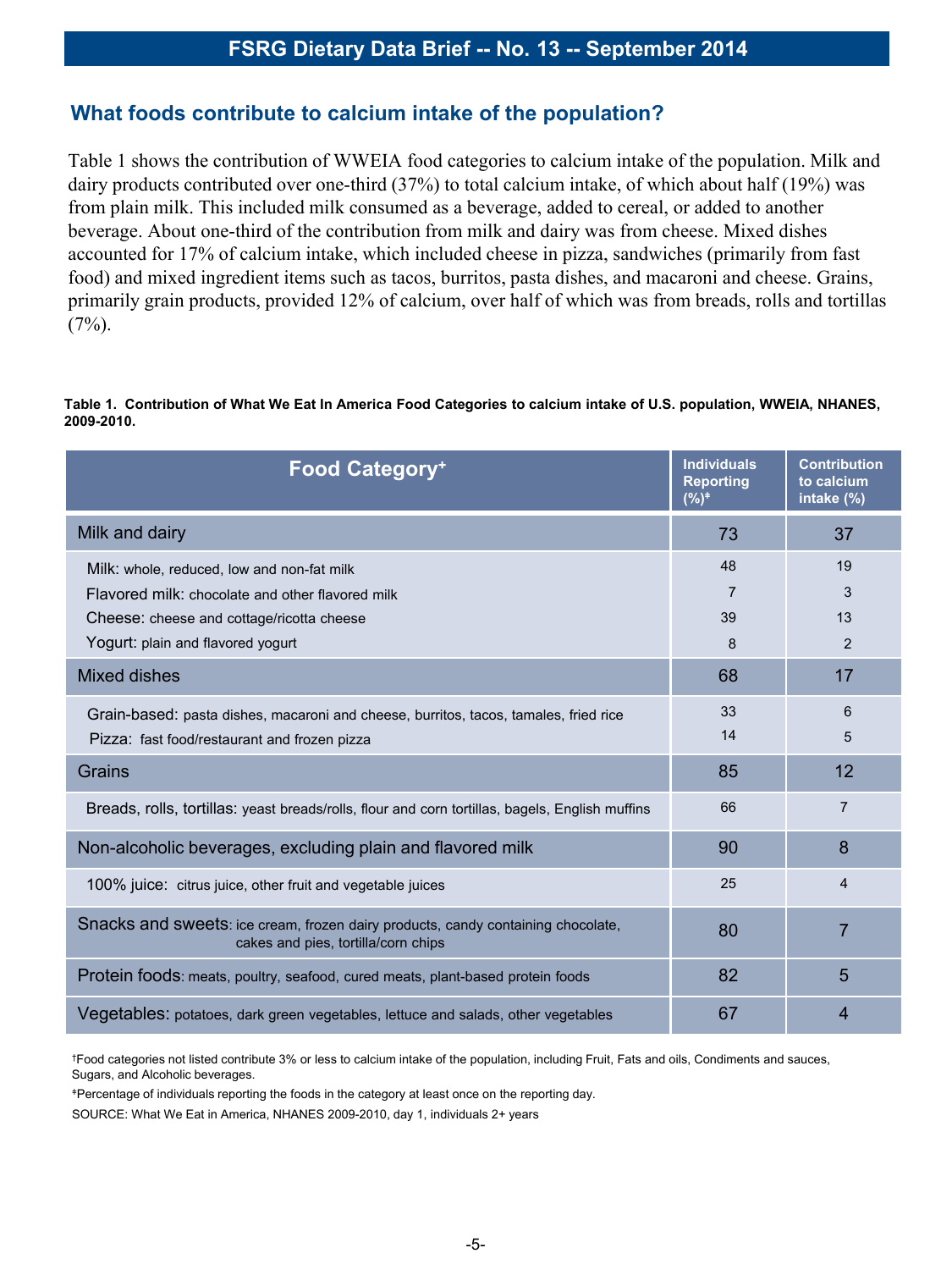## **Definitions**

**Estimated Average Requirement (EAR) :** the nutrient intake value that is estimated to meet the requirement defined by a specified indicator of adequacy in 50 percent of the individuals in a life stage and gender group (4).

**calcium density:** The amount of calcium in a specified amount of a food or diet in order to make comparisons. Comparisons of the calcium density of foods are usually on a per 100 gram basis, and comparisons of the calcium density of the diet are usually on a per 1000 kcal basis.

### **Data source**

Estimates in this report are based on one day of dietary intake data collected in *What We Eat in America,*  the dietary intake interview component of the National Health and Nutrition Examination Survey (NHANES) in 2009-2010. Data on calcium consumption and contribution of foods to dietary calcium intake are based on Day 1 dietary intake data of 9042 individuals age 2 years and older with complete and reliable intakes, excluding breastfed infants. Sample weights were applied in all analyses to produce nationally representative estimates.

# **References**

- 1. U.S. Department of Agriculture and U.S. Department of Health and Human Services. *Dietary Guidelines for Americans, 2010.* 7<sup>th</sup> Edition, Washington, DC: U.S. Government Printing Office, December, 2010
- 2. Moshfegh, A. The State of the American Diet. http://www.health.gov/dietaryguidelines/2015binder/2015/docs/fedPresentations/stateOfTheAmericanDiet\_Moshfegh.pdf, Accessed 07-12-13
- 3. U.S. Department of Agriculture, Agricultural Research Service. 2012. Total Nutrient Intakes: Percent Reporting and Mean Amounts of Selected Vitamins and Minerals from Food and Dietary Supplements, by Gender and Age, *What We Eat in America, NHANES 2009-2010. Available: www.ars.usda.gov/ba/bhnrc/fsrg*
- 4. National Research Council. *Dietary Reference Intakes for Calcium and Vitamin D.* Washington, DC: The National Academies Press, 2011